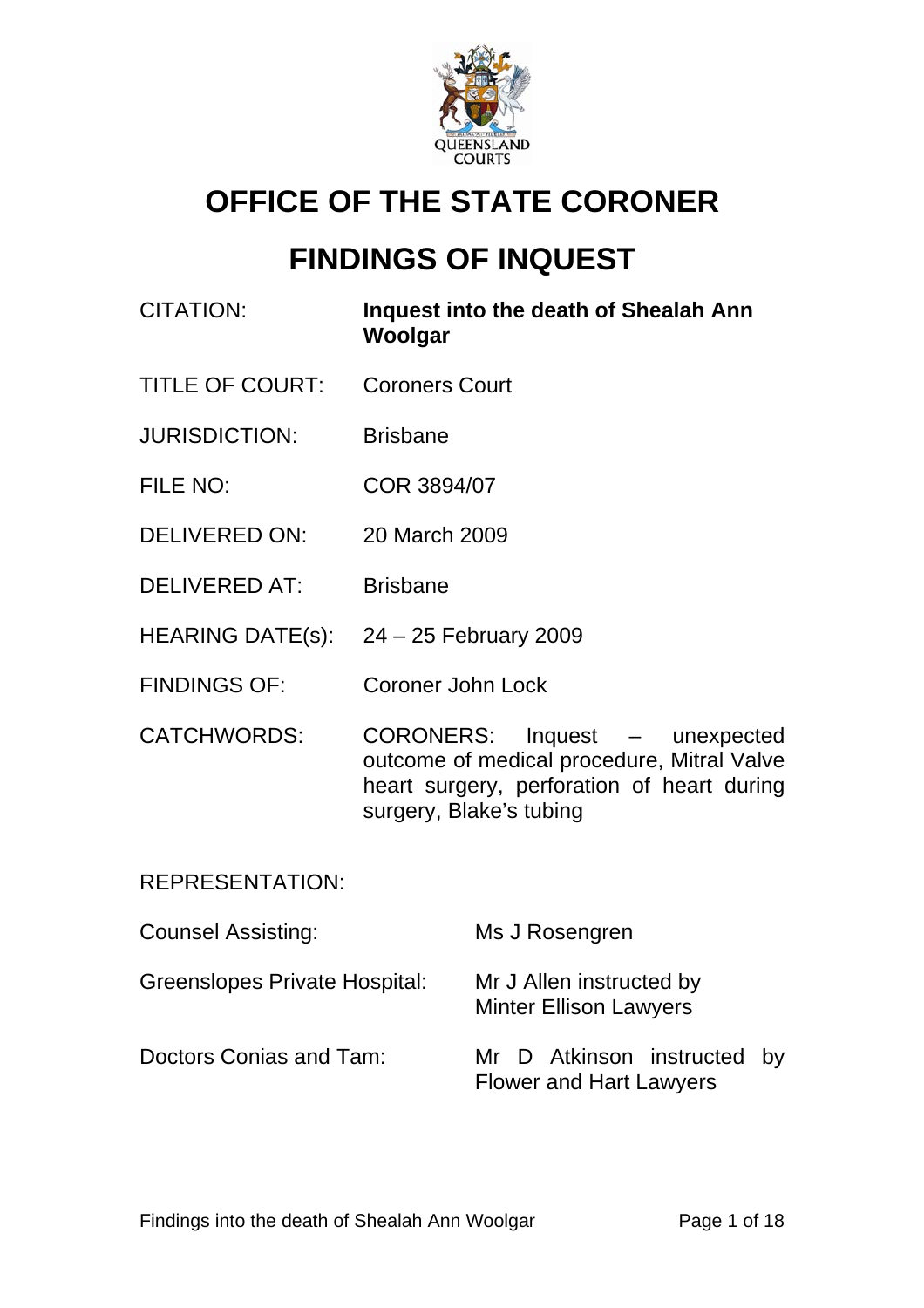## **CORONER'S FINDINGS AND DECISION**

1. These are my findings in relation to the death of Shealah Ann Woolgar who died at Greenslopes Private Hospital on 22 August 2007 in an unexpected outcome of heart surgery. These findings seek to explain how the death occurred and consider whether any changes to policies or practices could reduce the likelihood of deaths occurring in similar circumstances in the future. Section 45 of the *Coroners Act 2003* ("the Act") provides that when an inquest is held into a death, the coroner's written findings must be given to the family of the person who died and to each of the persons or organisations granted leave to appear at the inquest. These findings will be distributed in accordance with the requirements of the Act and also placed on the website of the Office of the State Coroner.

## **The scope of the Coroner's inquiry and findings**

- 2. A coroner has jurisdiction to inquire into the cause and the circumstances of a reportable death. If possible he/she is required to find:-
	- (a) whether a death in fact happened;
	- (b) the identity of the deceased;
	- (c) when, where and how the death occurred; and
	- (d) what caused the person to die.
- 3. There has been considerable litigation concerning the extent of a coroner's jurisdiction to inquire into the circumstances of a death. The authorities clearly establish that the scope of an inquest goes beyond merely establishing the medical cause of death.
- 4. An inquest is not a trial between opposing parties but an inquiry into the death. In a leading English case it was described in this way:- *"It is an inquisitorial process, a process of investigation quite unlike a criminal trial where the prosecutor accuses and the accused defends… The function of an inquest is to seek out and record as many of the facts concerning the death as the public interest requires."* [1](#page-1-0)
- 5. The focus is on discovering what happened, not on ascribing guilt, attributing blame or apportioning liability. The purpose is to inform the family and the public of how the death occurred with a view to reducing the likelihood of similar deaths. As a result, the Act authorises a coroner to make preventive recommendations concerning public health or safety, the administration of justice or ways to prevent deaths from happening in similar circumstances in future.<sup>[2](#page-1-1)</sup> However, a coroner must not include in the findings or recommendations, statements that a person is or maybe guilty of an offence or is or maybe civilly liable for something.<sup>[3](#page-1-2)</sup>

 $\overline{a}$ <sup>1</sup> *R v South London Coroner; ex parte Thompson* (1982) 126 S.J. 625

<span id="page-1-1"></span><span id="page-1-0"></span><sup>2</sup> Section 46 of the Act

<span id="page-1-2"></span> $3$  Sections 45(5) and 46(3) of the Act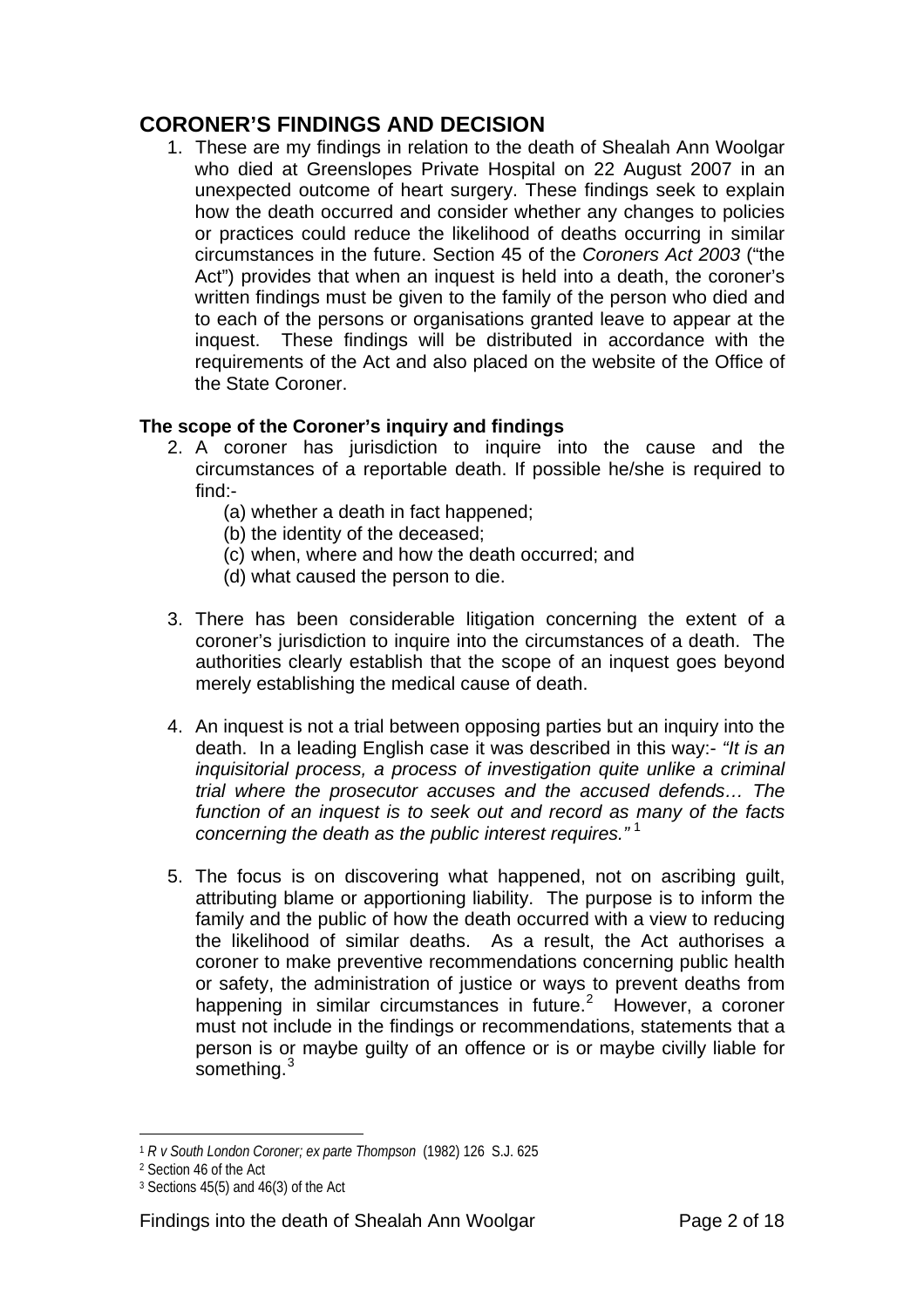#### **The admissibility of evidence and the standard of proof**

- 6. A coroners court is not bound by the rules of evidence because the Act provides that the court "*may inform itself in any way it considers appropriate."[4](#page-2-0)* That does not mean that any and every piece of information, however unreliable, will be admitted into evidence and acted upon. However, it does give a coroner greater scope to receive information that may not be admissible in other proceedings and to have regard to its origin or source when determining what weight should be given to the information.
- 7. This flexibility has been explained as a consequence of an inquest being a fact-finding exercise rather than a means of apportioning guilt; an inquiry rather than a trial.<sup>[5](#page-2-1)</sup>
- 8. A coroner should apply the civil standard of proof, namely the balance of probabilities but the approach referred to as the *Briginshaw* sliding scale is applicable.<sup>[6](#page-2-2)</sup> This means that the more significant the issue to be determined; or the more serious an allegation; or the more inherently unlikely an occurrence; then in those cases the clearer and more persuasive the evidence should be in order for the trier of fact to be sufficiently satisfied that it has been proven to the civil standard.<sup>[7](#page-2-3)</sup>
- 9. It is also clear that a coroner is obliged to comply with the rules of natural justice and to act judicially. $8^{\circ}$  $8^{\circ}$  This means that no findings adverse to the interest of any party may be made without that party first being given a right to be heard in opposition to that finding. As *Annetts v McCann[9](#page-2-5)* makes clear, that includes being given an opportunity to make submissions against findings that might be damaging to the reputation of any individual or organisation.
- 10. If, from information obtained at an inquest or during the investigation, a coroner reasonably believes that the information may cause a disciplinary body for a person's profession or trade to inquire into, or take steps in relation to, the person's conduct, then the coroner may give that information to that body.<sup>[10](#page-2-6)</sup>

## **The evidence**

11. It is not necessary to repeat or summarise all of the information contained in the exhibits and from the oral evidence given, but I will refer to what I consider to be the more important parts of the evidence.

 $\overline{a}$ 

"Inquest Law" in *The inquest handbook*, Selby H., Federation Press, 1998 at 13

<span id="page-2-0"></span><sup>4</sup> Section 37 of the Act

<span id="page-2-1"></span><sup>5</sup> *R v South London Coroner; ex parte Thompson* per Lord Lane CJ, (1982) 126 S.J. 625

<span id="page-2-2"></span><sup>6</sup> *Anderson v Blashki* [1993] 2 VR 89 at 96 per Gobbo J

<span id="page-2-3"></span><sup>7</sup> *Briginshaw v Briginshaw* (1938) 60 CLR 336 at 361 per Sir Owen Dixon J

<span id="page-2-4"></span><sup>8</sup> *Harmsworth v State Coroner* [1989] VR 989 at 994 and see a useful discussion of the issue in Freckelton I.,

<span id="page-2-5"></span><sup>9 (1990) 65</sup> ALJR 167 at 168

<span id="page-2-6"></span><sup>10</sup> Section 48(4) of the Act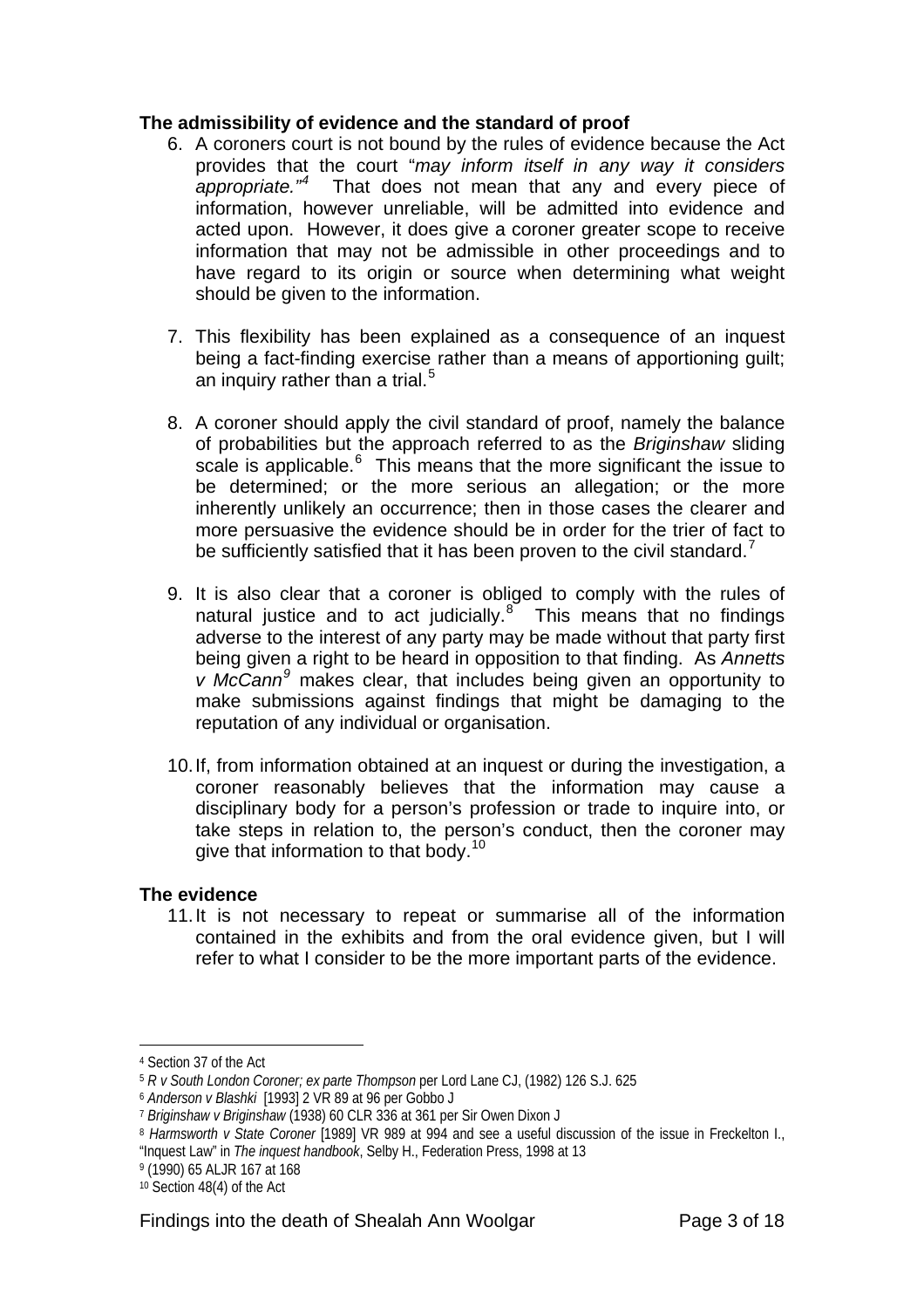#### **Introduction and issues for determination**

- 12. Shealah Ann Woolgar was described by her daughter, Mrs Pike, as a sprightly and active 83 year old who lived independently and was able to care for herself. Her husband had passed away in 1981. She was generally well and in good health for her age. Mrs Woolgar knew she was suffering from a heart condition and in 2007 she was receiving treatment for this by way of medication. She remained unwell and subsequently after many tests were done it was decided that she should have mitral valve and tricuspid valve repair heart surgery. Mrs Pike confirmed that it was known that this was major heart surgery but, if it was successful, it would lead to a better quality of life for Mrs Woolgar. The operation was due to take place on 22 August 2007.
- 13. Mrs Pike was shocked when called by staff at the Greenslopes Private Hospital on 22 August 2007 to be told that her mother would not survive the operation. She was told by the cardiothoracic surgeon, Dr Robert Tam, that damage had been caused to the heart by a "needle" during the surgery. It is to the credit of Dr Tam that he was open about this adverse event with the family. It is also to his credit that he personally reported the matter to the Coroner that day and was open about what he thought was the cause of her unexpected death. Those communications assisted in the subsequent investigation including the autopsy examination.
- 14. Mrs Pike explained in her letter to the Coroner<sup>[11](#page-3-0)</sup> that she was not angry or seeking to find blame but hoped that the outcome of the inquest would go some way to ensure it does not happen again. That is of course very much the focus of this inquiry. To have Mrs Woolgar's family, who have lost a loved one, adopt this attitude has been very helpful to the Court and staff, and for this I thank them. I hope to be able to provide some answers.
- 15. A bevelled end of a soft rubber tubing (known as "Blake's" tubing) was attached to a syringe and inserted into the left ventricle to test the competency of the repaired mitral valve. It was reported by Dr Tam that this was the device which had caused a perforation to the left ventricle. He attempted to repair the source of the rupture but was unsuccessful and Mrs Woolgar's death was caused by the resultant uncontrolled bleeding. The autopsy examination found a perforation in the left ventricle, at an area which showed evidence of attempts at surgical repair. Very early in the investigation Dr Tam provided information to the Coroner confirming this version of events.<sup>[12](#page-3-1)</sup> The focus of the investigation was concentrated on how that could occur and what steps could and have been taken to reduce the chances of such an event occurring in the future. Dr Tam and the Hospital have been cooperative

<span id="page-3-0"></span><sup>11</sup> Exhibit C3

<span id="page-3-1"></span><sup>12</sup> Apart from the oral report to the Coroner on the day of Mrs Woolgar's death, his first statement (exhibit C4.1) is dated 20 September 2007. His second statement dated 18 September 2008 (exhibit C4.2) did not resile from this version of events or the cause of the rupture.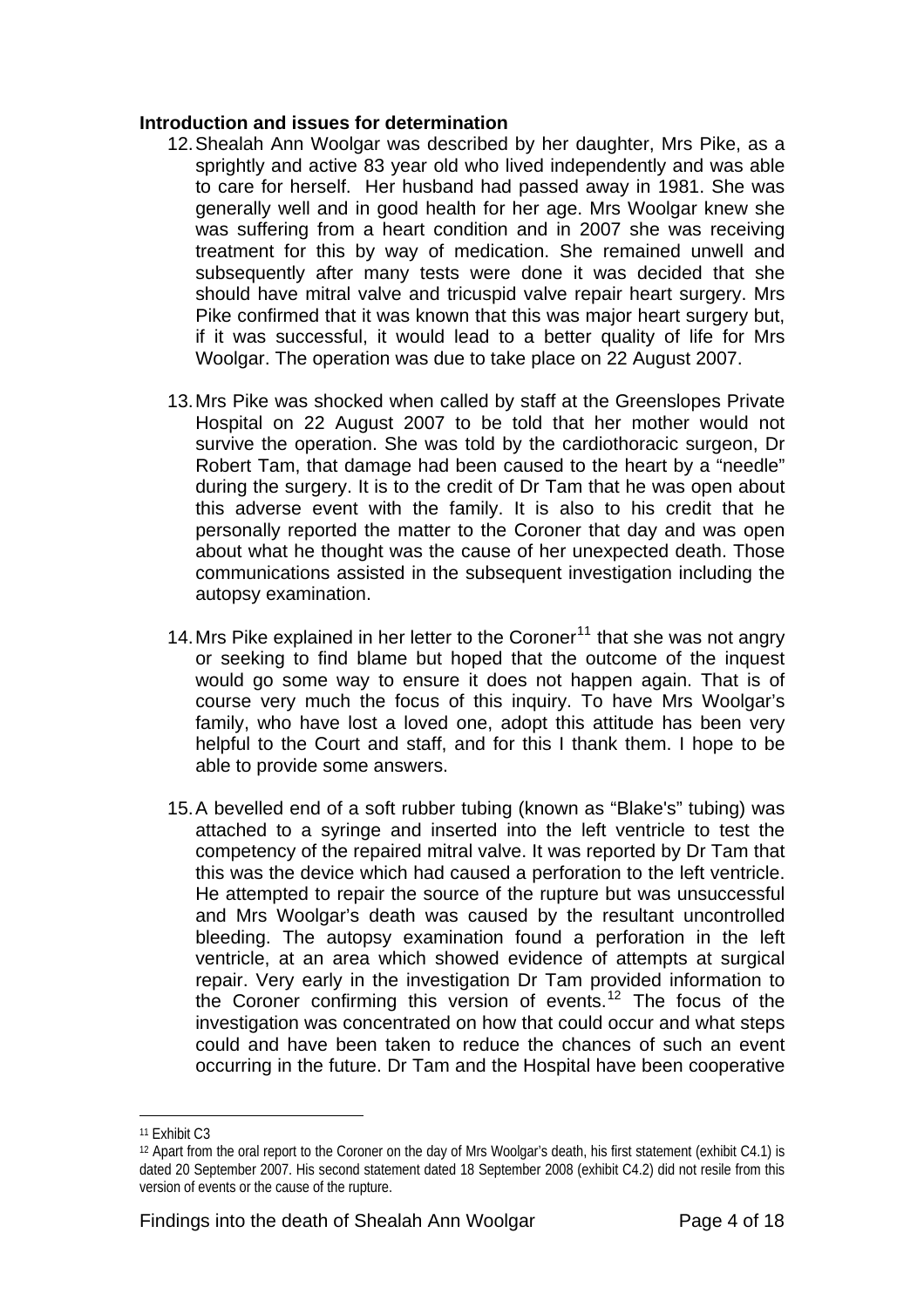in providing statements of witnesses and providing answers to questions asked in the course of the investigation

- 16. Subsequently<sup>[13](#page-4-0)</sup>, Dr Tam suggested that as a result of his interpretation of aspects of the autopsy findings there was an alternative explanation for the rupture. He opined that Mrs Woolgar had suffered a myocardial infarct at least 24 hours prior to surgery, resulting in some necrosis of the heart wall, which then ruptured when she went off the bypass machine during surgery. He stated that ventricular rupture is a well recognised complication of a full thickness myocardial infarct especially in elderly females where the ventricular wall is thinner. That latter statement is undoubtedly correct. As a result it has become necessary to consider that alternative hypothesis and whether there was any evidence which could support a finding that Mrs Woolgar had suffered a heart attack of some nature in the anterolateral aspect of the left ventricle in the days leading up to her surgery. For the reasons that will be set out I am confident that this was not the case and Dr Tam's hypothesis is not supported by the evidence. In making that finding I do not intend to be overly critical of Dr Tam. Sometimes in complicated medical cases there is often no absolute conclusive answer. Most often it is about weighing up what is known and determining what is the most likely or probable conclusion. Because of the importance of the conclusions being made in a case like this, of necessity, the standard of proof must be at the higher end of the *Briginshaw* standard to which I have previously referred.
- 17. Furthermore, as is often the case where matters proceed to inquest, there is a complexity about the evidence coupled with a singular event that is difficult to comprehend. In this case it has perplexed Dr Tam and others as to how soft rubber tubing, used in the hands of an undoubtedly experienced and competent surgeon, during a part of surgery which is at the lower end of its complexity, could cause such a catastrophic event.
- 18. The issues which became the focus of the inquest included:
- (a) The cause of the rupture of the left ventricle including consideration of the alternative hypothesis of Dr Tam;
- (b) The circumstances in which the competency of the valve came to be tested with a soft rubber tube which was bevelled;
- (c) Whether any processes or procedures have been implemented to prevent this sort of death from happening in the future.

## **The medical intervention leading up to the operation**

19. In a general sense, the family's understanding of Mrs Woolgar's health issues is confirmed by what has been subsequently obtained from her medical advisors. She had a longstanding history of an abnormal heart rhythm known as atrial fibrillation. This manifested itself with symptoms

<span id="page-4-0"></span><sup>13</sup> In his letter to the Coroner dated 10 October 2008 (exhibit C4.3)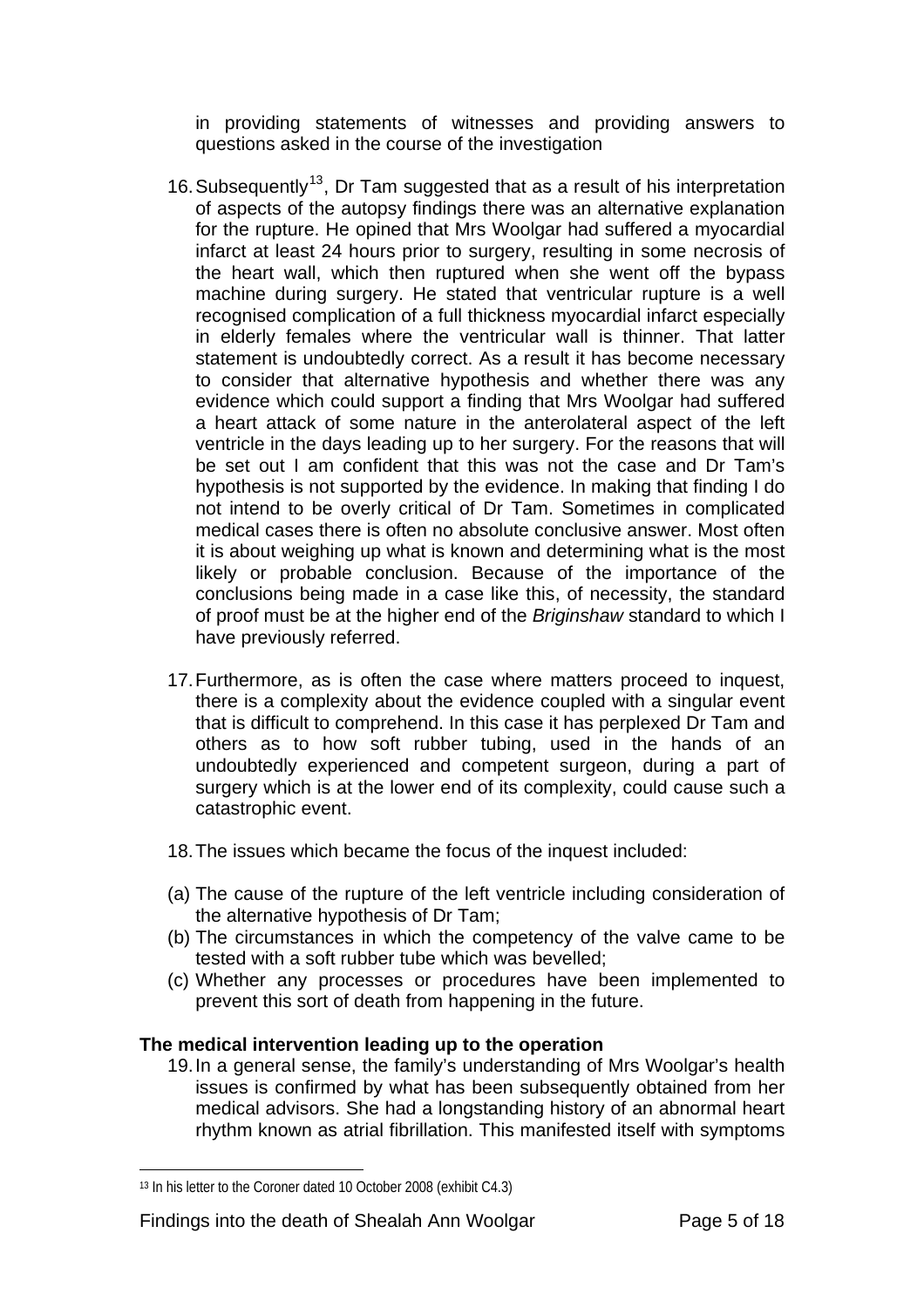of palpitations and increasing shortness of breath. She was on Warfarin, an anti-coagulant, amongst other medication. Her General Medical Practitioner considered she needed specialist advice. Since May 2007 she had been under the care of Dr Paul Watson, who is a very experienced interventional cardiologist. Dr Watson provided a statement<sup>[14](#page-5-0)</sup> and gave evidence. He had initially attempted to manage Mrs Woolgar's condition conservatively with anti-diuretic therapy. This therapy resulted in an improvement in her atrial fibrillation but her symptoms of palpitations and shortness of breath continued. He diagnosed through a clinical examination and a subsequent echocardiogram that she had significant mitral valve pathology with evidence of grade 3/4 eccentric mitral valve regurgitation (incompetence of the valve) associated with anterior leaflet/posterior leaflet override and prolapse.

- 20. Conservative treatment was not successful and a repeat echocardiogram conducted by Dr Watson revealed significant regurgitation and elevated filling pressures associated with ongoing mild pulmonary hypertension and associated tricuspid valve regurgitation.
- 21. Mrs Woolgar was admitted to the Greenslopes Private Hospital on 9 August 2007 (as a result of experiencing ongoing dyspnoea and symptomatic palpitations) on the advice of Dr Watson for further investigations to be carried out.
- 22. These investigations concluded that the mitral valve pathology was associated with the recent episodes of cardiac failure.
- 23. A preoperative coronary angiogram revealed only minor nonobstructive coronary artery disease and normal left ventricle function. This placed her in a suitable category for surgery to repair her mitral tricuspid valves. Her quality of life was becoming significantly affected and her nocturnal dyspnoea was described by Dr Watson as equivalent to a feeling of drowning. Conservative treatment is not effective as a long term solution for this condition. She was experiencing recurrent congestive heart failure as a consequence of severe mitral and tricuspid valve leakage, which conditions can have long term morbidity and mortality
- 24. The medical opinion was that the best option was to consider a surgical repair. This was discussed at length with Mrs Woolgar and her family who agreed with this course of treatment.

#### **The operation**

25. It was for this reason that Dr Robert Tam, a cardiothoracic surgeon became involved in Mrs Woolgar's care. Dr Tam first examined her on 16 August 2007 and concluded that Mrs Woolgar suffered from severe

<span id="page-5-0"></span><sup>14</sup> Exhibit C7

Findings into the death of Shealah Ann Woolgar Page 6 of 18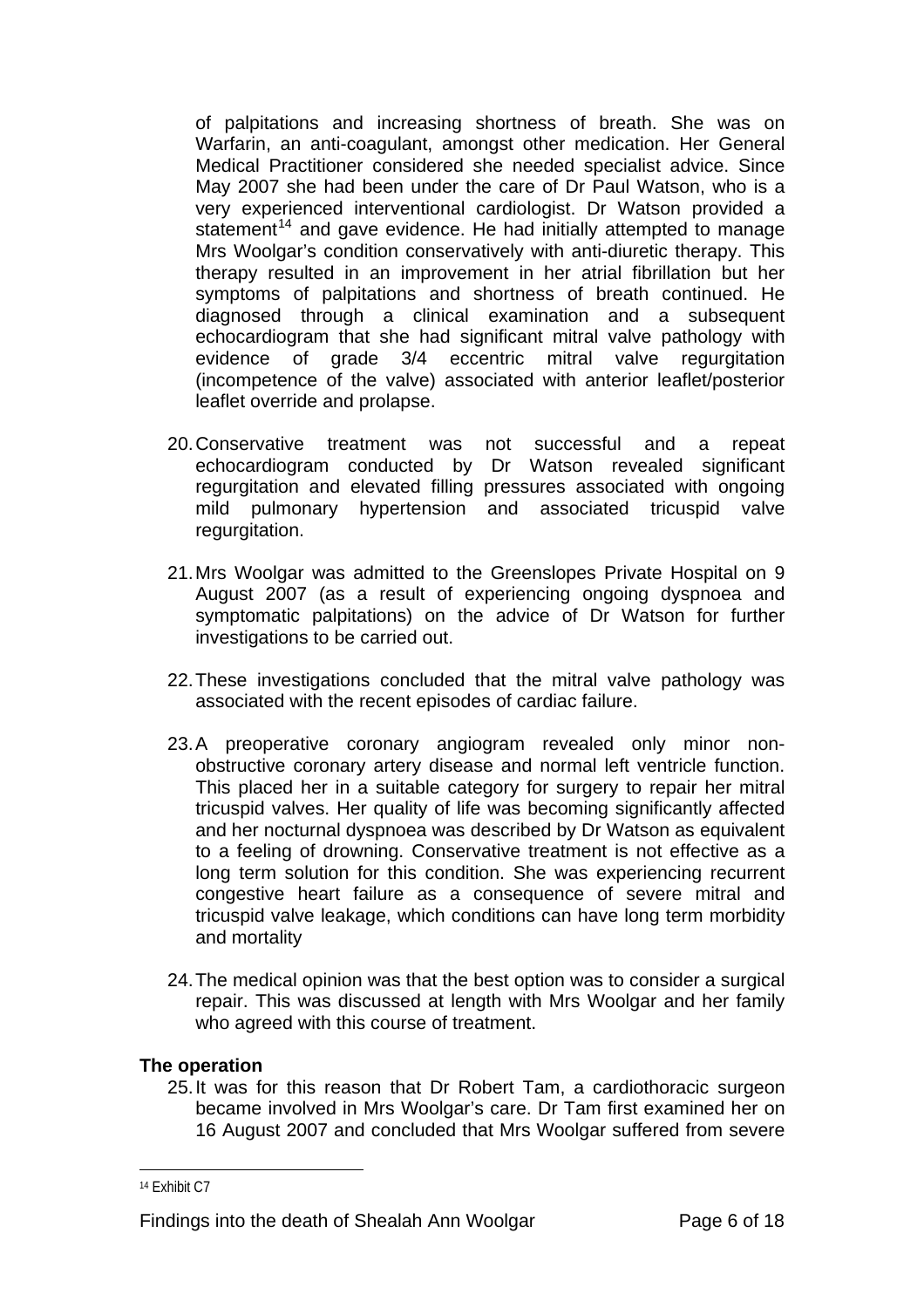recurrent pulmonary oedema (fluid collecting in the lungs) secondary to the moderate to severe regurgitation through the mitral and tricuspid valves. By way of explanation, the valves in the heart maintain the unidirectional flow of blood by opening and closing depending on the difference in pressure on each side. The mitral valve is on the left side between the left atrium and left ventricle. Its role is to make sure the blood flows in a forward direction from the left atrium to the left ventricle. Mitral valve regurgitation results in the abnormal leaking of blood back through the mitral valve, from the left ventricle into the left atrium. The tricuspid valve is on the right side between the right atrium and the right ventricle. Its role is to make sure the blood flows in a forward direction from the right atrium into the right ventricle. Tricuspid regurgitation is leakage of blood backwards through the tricuspid valve each time the right ventricle contracts. Dr Tam ascertained that the regurgitation was due to prolapse of the anterior leaflet of the mitral valve secondary to chordal rupture.

- 26. Dr Tam's medical notes on the hospital file indicate that the risk of mortality from the operation was between 5 – 10%. Dr Watson would have suggested something lower in the region of 3% with morbidity complications in the range of  $5 - 10\%$ . Whatever is the case there is no suggestion of criticism about the decision to operate. Dr Gardner, a cardiothoracic surgeon who provided an independent expert report, said it was entirely appropriate.
- 27. The surgery was performed at the Greenslopes Private Hospital on 22 August 2007. Dr Tam was the surgeon, Dr Anthony Conias was his assistant and Dr William Soong was the anaesthetist. The two scrub nurses were Registered Nurses Dene Dixon and Kym Stuart. There was also two scout nurses and anaesthetic nurse present in the operating theatre. The operation records indicate that the surgery commenced at approximately 6:30 am. The heart was exposed by an incision through the left atrium and both valves were repaired. The mitral valve was repaired first by creating new chords to support the anterior leaflet of the valve secondary to the ruptured chords. The repair was further supported by an annuloplasty ring.
- 28. In accordance with routine practice, Dr Tam injected normal saline through both the mitral and tricuspid valves after the repair to test the competency of each valve. This is normally done with a 50ml syringe with a short piece of relatively soft plastic tubing placed over the nozzle of the syringe and saline is injected through the valve into the left ventricle to test for any leakage. In this case "Blake's" tubing was used. Dr Tam described how this occurred in his evidence with the benefit of a diagram of the heart that he had drawn. Similarly Dr Gardner showed how he would approach the insertion of the syringe. Essentially it was the same. From the presentation in Court, if the tubing went in too far in the direction that was shown, the tubing potentially would come into contact with the anterolateral portion of the left ventricle wall in about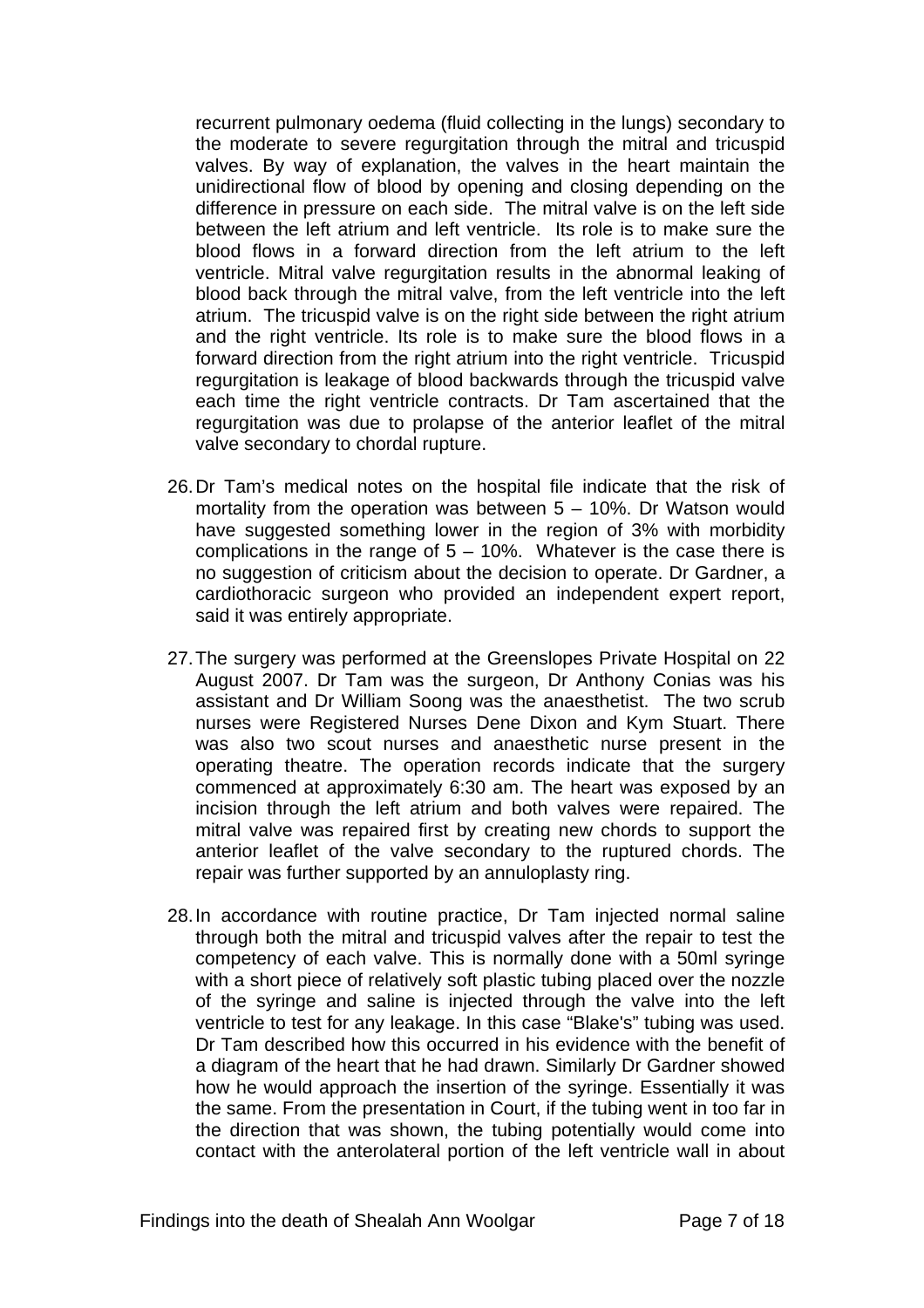the position that was identified by Dr Tam as the area of perforation that he tried to repair.

- 29. Dr Tam found that the valves were competent. The heart was then deaired and the left atrium was closed. Mrs Woolgar was taken off the cardiopulmonary bypass machine. In his operation report Dr Tam noted that the table echo showed competent valves. During decannulation, significant blood was seen accumulating in the pericardium. Cardiopulmonary bypass was re-established and Dr Tam found a small perforation at the base of the antero-lateral portion of the left ventricle. Dr Conias described it as the posterolateral aspect. It is much the same area as generally described by Nurse Dixon when he saw it and in the area of the perforation found by the pathologist Dr Van Vuuren. Dr Tam, Dr Conias, Nurse Dixon and Dr Van Vuuren were each asked to mark it on a diagram of the heart and placed it in about that position.
- 30. Dr Tam attempted to repair what he considered to be a perforation on three occasions. Both internal and external approaches were unsuccessfully made to repair the rupture. The difficulties were largely encountered due to the repeated tearing of the repairs through the frail haemorrhagic tissue. It is understood that once this complication of rupture occurs it is a very difficult one to deal with and the mortality rate is high.
- 31. Various therapies to improve the situation including blood products and inotropes (which are drugs which make the heart beat more strongly) were used but there was further bleeding from the perforated ventricular site followed by hypovolaemia (low blood volume) and hypotension (low blood pressure). Adrenaline boluses were finally used to continue the resuscitation of Mrs Woolgar but with only a temporary effect.
- 32. By this stage it was unlikely that Mrs Woolgar would survive. She was transferred to the intensive care unit (ICU) at about 12:15 pm. At this time there was heavy bleeding into the cardiac drains which had been inserted. She was intubated, ventilated and sedated. She continued to receive blood transfusions and adrenaline. Within a short period of time it was apparent that it was both impossible and futile to continue transfusing blood at the required rate. Her condition quickly deteriorated and Mrs Woolgar passed away about 25 minutes later at 12:40 pm. The rapid and profuse blood loss and low cardiac output proved to be fatal.
- 33. Following the operation, Dr Tam noticed that the soft rubber tubing he had used to test the competency of the mitral valve had been cut on a bevelled angle thereby having a pointier end. His operation report, no doubt completed soon after the events, concluded that the soft rubber tube at the end of the syringe had perforated the left ventricle during the testing. He reported the adverse event to the Coroner.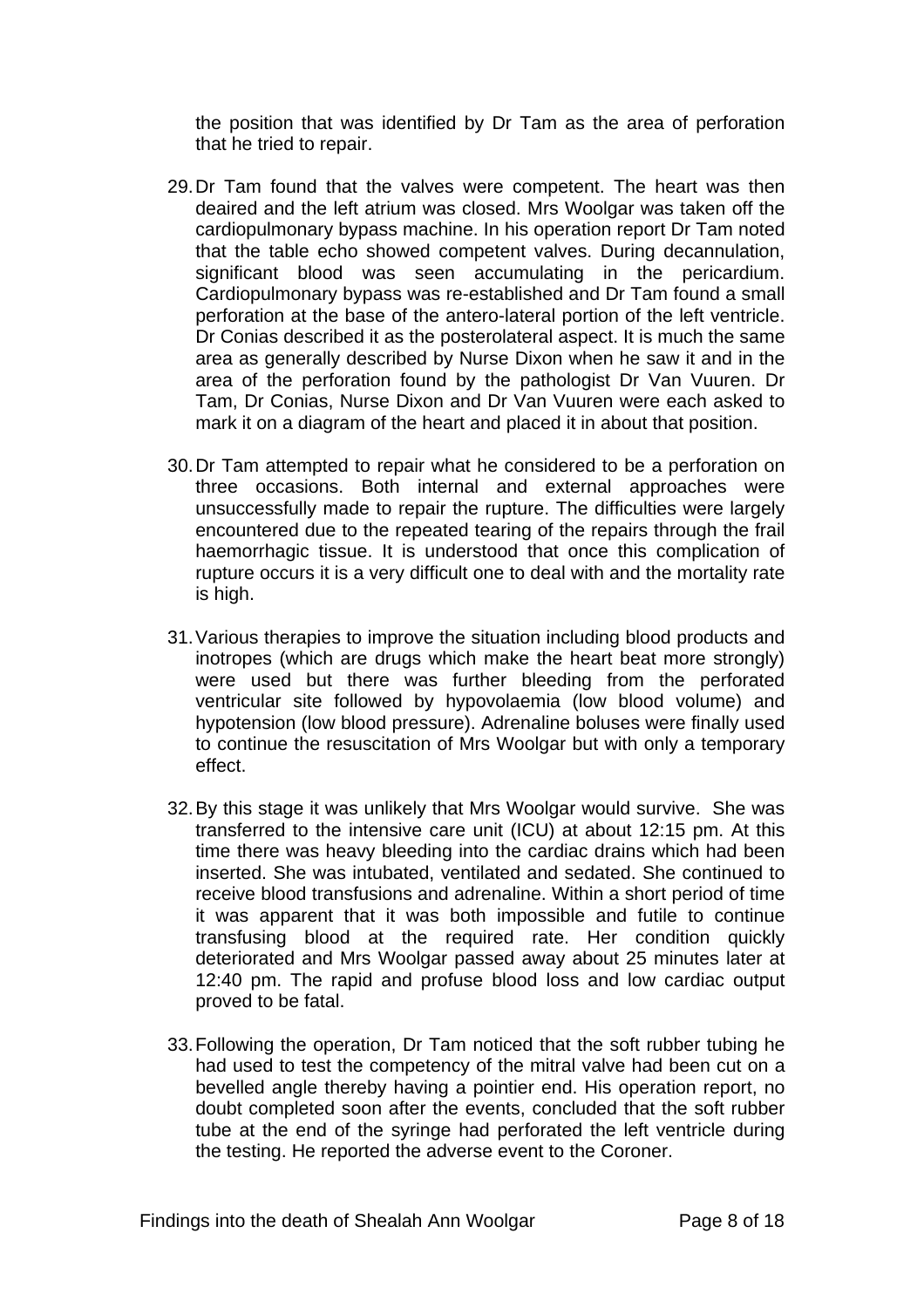- 34. An autopsy was performed by Dr Van Vuuren on 24 August 2007 and the cause of death was found to be haemorrhage following surgical repair of the mitral valve. This was based on her examination of Mrs Woolgar's heart with the naked eye and microscopically, her review of the hospital notes, the operation report, and discussions with Dr Tam.
- 35. Her report describes her examination of the heart in detail. She observed evidence of the surgical intervention. Relevantly to this case she found felt-like material sutured in the left ventricle visible just below the valve leaflets. Upon removal of the material she noted haemorrhage in the endocardium. There was haemorrhage near the apex. On multiple cross sections of the heart, linear areas of haemorrhage were visible in the apex with a few similar sections on the posterolateral aspect of the left ventricle. Autopsy photographs<sup>[15](#page-8-0)</sup> show the linear area of haemorrhage. Dr Van Vuuren gave evidence that the perforation was not full thickness. It started in the endocardium into the myocardium but not through to the epicardium. She did not find any perforation in the basal inferior wall, which was suggested in the Transoesphageal Echocardiogram (TOE) done during the operation.
- 36. Histology examination of samples of heart tissue found an epicardial haemorrhage with a few acute inflammatory cells. There were multiple foci of myocardial haemorrhage consistent with laceration. Some of those areas contained fibrin with acute inflammatory cells. Contraction band necrosis was present and in some areas associated with acute haemorrhage and some acute inflammatory cells. Small areas of fibrosis were scattered throughout.

## **The cause of the rupture**

- 37. Ultimately this became the most significant issue to be determined. There is often no absolute in medicine and as many witnesses said anything is possible. There were a number of possible scenarios mentioned in the statements and evidence and some of these can be excluded with some degree of certainty.
- 38. In his report<sup>[16](#page-8-1)</sup>, Dr Gardner suggested that it could have been due to tearing in the papillary muscle from the artificial chords. However, Dr Tam saw no evidence of damage visually. Further, the TOE taken at the time of the operation, and which had only recently been found and produced, found no evidence of this. In light of this extra information, Dr Gardner said that this possible cause could be excluded.
- 39. Dr Gardner also said it could not be discounted absolutely that there had been disruption of the atrioventricular ("AV") groove and this caused extensive bleeding. As I understand it, this could occur if the heart was picked up or moved in the course of deairing and the AV groove put under tension. It is in the area of the AV groove that the

<span id="page-8-0"></span><sup>15</sup> Photograph 1052 of exhibit A3

<span id="page-8-1"></span><sup>16</sup> Exhibit D1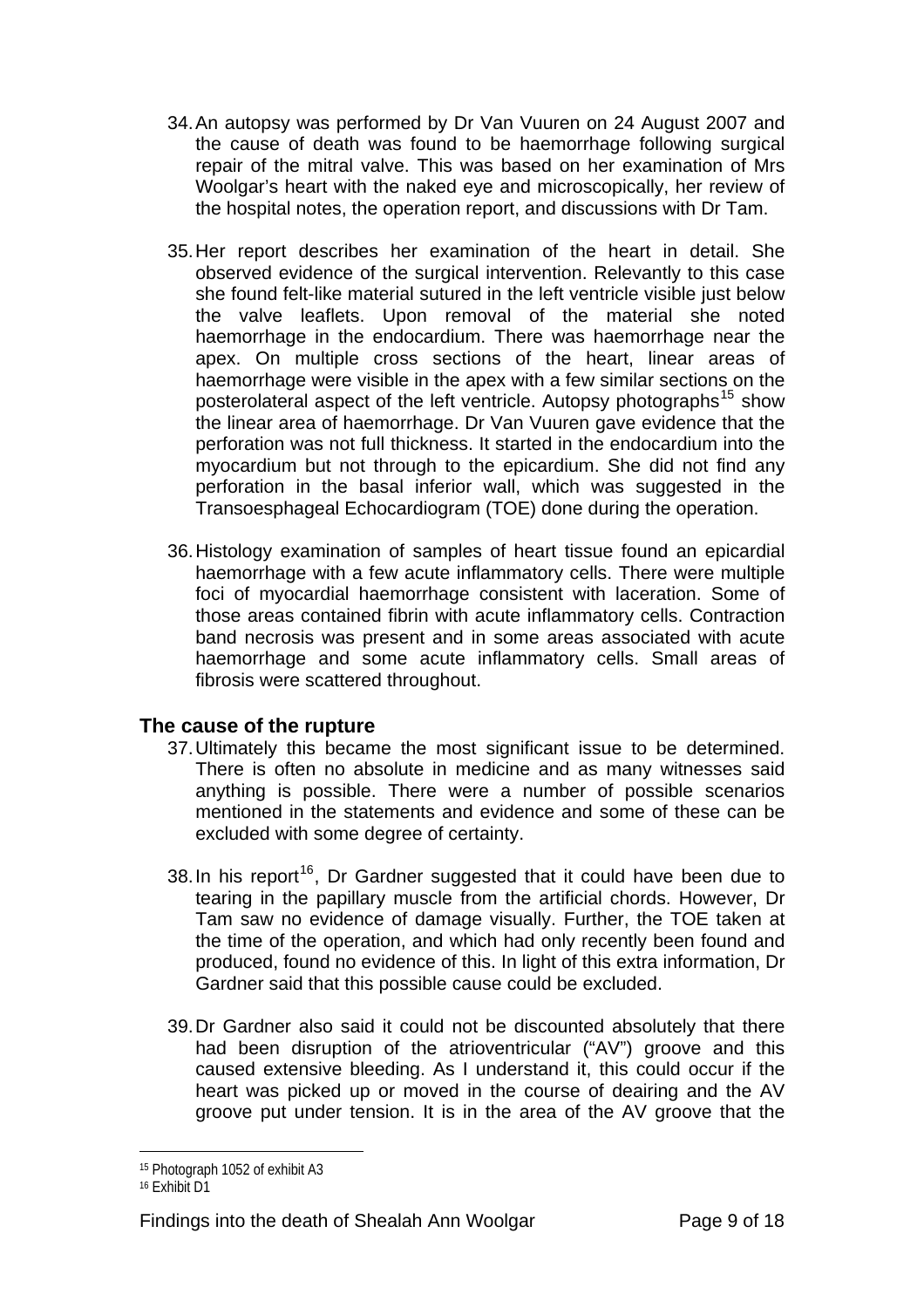annuplasty ring is placed. He said that bleeding at the AV junction usually occurs by disruption where a prosthetic valve is used to replace the mitral valve. Whilst this was a repair, the annuplasty or physio ring used here he considered was still pretty rigid. He had looked at the autopsy photographs and could see blood in the AV groove and was not convinced that it had not played a part. Dr Gardner also considered the TOE done at the time of the operation alluded to blood at the back of the pericardium and a suggestion that it may have been adjacent to the coronary sinus (which is in the AV groove).

- 40. The evidence which contraindicates this possibility is threefold. Firstly, Dr Tam says he did not have to lift up the heart to deair it. Dr Tam stated that his usual technique does not involve touching the left ventricle in any way and he would only touch the left ventricle if the TOE identified a pocket of air in this region. As the TOE showed no air in this region, Dr Tam concluded that he did not touch the left ventricle during the deairing process. Dr Gardner agrees that the coronary sinus catheter would be nowhere near the possible site of the bleeding. Secondly, Dr Tam says that he did not see or note any particular calcification at the AV junction and he had no difficulties in placing the physio ring. There was some calcification noted on the TOE but nothing significant is mentioned in the autopsy report. On this issue, although discounted by Dr Tam initially in questioning, he agreed under examination by his counsel that there was some possibility the annulus damaged the ventricular wall. Thirdly, at autopsy the mitral valve showed evidence of repair but there was no haemorrhage noted in these areas and the suture lines were in place. The rupture that was found by Dr Van Vuuren was not full thickness and only went to the epicardial fat. Dr Gardner agrees this would contraindicate what he says on this point, but says they can co-exist.
- 41. Ultimately Dr Gardner ended his evidence with a comment that he was not convinced there has not been some AV groove disruption which may explain the loss of blood and blood tracking from one site to another and why the repair at the site where Dr Tam saw the perforation did not successfully stem the blood flow. Accepting his expert view I would have to consider that it is one that cannot be discounted but is less likely than other explanations which will be discussed shortly.
- 42. The next hypothesis and the one raised by Dr Tam was that an alternative explanation for the rupture was due to Mrs Woolgar having suffered a myocardial infarct at least 24 hours prior to surgery resulting in some necrosis of the heart wall which then ruptured when she went off the bypass machine. Dr Watson, Dr Gardner and Dr Van Vuuren all considered that this was unlikely or only remotely possible. During evidence Dr Watson was asked to consider the results of the various tests including Electrocardiograms ("ECG's"), echocardiograms ("echo's"), angiograms and the TOE which were conducted between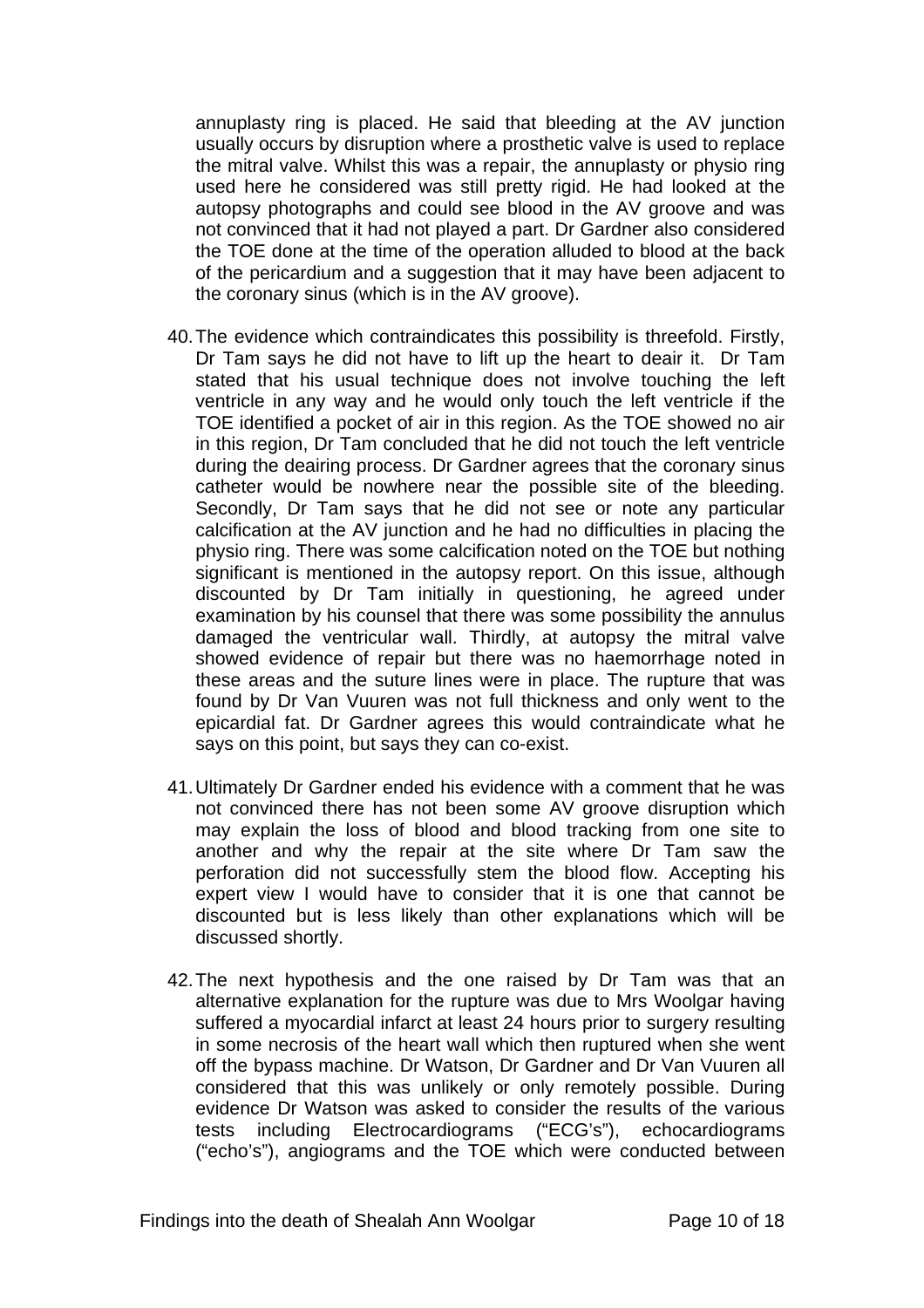May and 22 August 2007. It is convenient to list them here and the general comments of Dr Watson:

- (a) The ECG on 23 May 2007<sup>[17](#page-10-0)</sup> noted atrial fibrillation ("AF"). It also noted that there should be consideration of an anteroseptal infarct.
- (b) The ECG on 25 May  $2007^{18}$  $2007^{18}$  $2007^{18}$  noted AF and probable anteroseptal infarct. In relation to the ECG results from 23 and 25 May 2007, Dr Watson explained that the reports are computer generated and tend to overcall a potential diagnosis to highlight possible concerns. Although there is some territorial overlap with the anteroseptal and anterolateral wall of the left ventricle he considered there had not been an anterolateral infarct.
- (c) The Pathology report with results from  $23 24$  May  $2007^{19}$  $2007^{19}$  $2007^{19}$ noted raised troponin levels. Again this result, combined with the ECG's, could be indicative of an ischaemic event but Dr Watson considered them to be non specific.
- (d) The echo on 24 May [20](#page-10-3)07 $2^{20}$  was a pivotal investigation and showed conclusive evidence of mitral and tricuspid regurgitation. Dr Watson said the results of this test would pick up an ischaemic event and none was found. He considered that this excluded a significant infarct at this time.
- (e) The ECG on 27 June  $2007<sup>21</sup>$  $2007<sup>21</sup>$  $2007<sup>21</sup>$  noted AF. There was no suggestion of an infarct.
- (f) The echo on 28 June  $2007^{22}$  $2007^{22}$  $2007^{22}$  showed no evidence of a myocardial infarct but showed worsening mitral valve and tricuspid valve regurgitation. It was at this stage that consideration for a more formal assessment for surgery was considered.
- (g) The ECG's conducted on 15 and at 7:55 am on 21 August  $2007<sup>23</sup>$  $2007<sup>23</sup>$  $2007<sup>23</sup>$  confirmed AF but again showed no evidence of an anterolateral infarct.
- (h) The echo at 7:11 pm on 21 August  $2007<sup>24</sup>$  $2007<sup>24</sup>$  $2007<sup>24</sup>$  showed the severe mitral valve and tricuspid valve incompetencey with a normal left ventricle and possible suitable for repair but unlikely that there was an infarct in the anterolateral wall.
- (i) The angiogram on 16 August 2007<sup>[25](#page-10-8)</sup> showed minor obstructive coronary disease but was not likely to cause symptomatic angina pain.
- (j) The TOE conducted during the surgery on 22 August  $2007^{26}$  $2007^{26}$  $2007^{26}$ should have indicated an infarct if one had occurred during surgery.

<span id="page-10-1"></span><span id="page-10-0"></span><sup>17</sup> Page 122 of exhibit E1

<sup>18</sup> Page 120 of exhibit E1

<span id="page-10-2"></span><sup>19</sup> Page 136 of exhibit E1

<span id="page-10-3"></span><sup>&</sup>lt;sup>20</sup> The report generated from the echo is at page 159 of exhibit E1

<span id="page-10-4"></span><sup>21</sup> Page 114 of exhibit E1

<span id="page-10-5"></span><sup>&</sup>lt;sup>22</sup> The report generated from the echo is at page 158 of exhibit E1

<span id="page-10-6"></span> $23$  Pages 111 – 113 of exhibit E1

<span id="page-10-7"></span><sup>24</sup> The report generated from the echo is at page 157 of exhibit E1

<span id="page-10-8"></span><sup>25</sup> Exhibit C7.1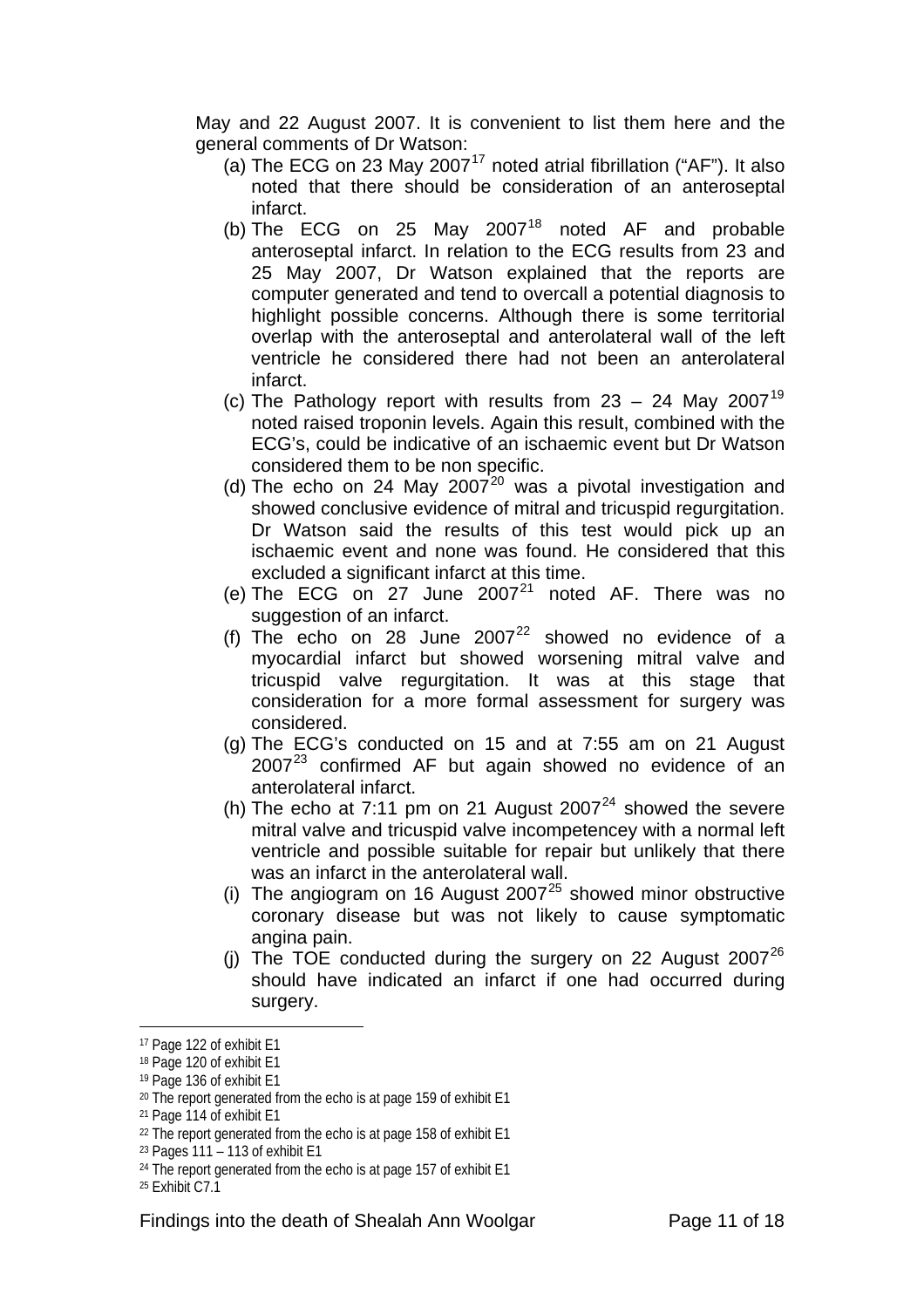- 43. Dr Watson also had the advantage of clinically examining Mrs Woolgar. He considered that it was unlikely that she had suffered an infarct in the anterolateral wall at the time of or in the days prior to the operation. The angiogram conducted by him on 16 August 2007 showed only minor coronary disease and this was consistent with that found at autopsy. He said, consistently with other evidence, that for there to be a full thickness rupture on the ventricle there would need to be a three to five day period for the development of necrosis and damage sufficient to weaken and tear the wall. He accepted that a rupture could occur at the anterolateral aspect but that there are more common sites where a rupture would occur. If a myocardial infarct had occurred he would expect that there would be evidence of necrosis at autopsy, it would have been seen on the TOE taken during the operation, it would be observable by the surgeon/s at the operation, there would be blood in the pericardium, it would show on the ECG monitoring in the days leading up to the operation and he would expect to have seen clinical signs of the infarct. There was no evidence of any of those things and his last examination of Mrs Woolgar indicated she was stable. He considered that her shortness of breath was consistent with her medical problems and was not likely to be evidence of an infarct. He accepted there can be silent infarcts (presumably one where the patient shows no clinical signs) but on all of the available evidence he considered it was very unlikely that Mrs Woolgar suffered a silent infarct.
- 44. Dr Van Vuuren was confident in excluding that Mrs Woolgar had suffered an infarct. Principally this was for four reasons. Firstly, Dr Van Vuuren was able to identify a perforation at the area that was sutured, presumably in an attempt to repair it. The perforation would need to be full thickness to have been caused by a myocardial infarct and in this case the perforation was not full thickness. It went from the endocardium to the myocardium but not through to the epicardium. Secondly, the perforation was clearly linear. In a myocardial infarct rupture the perforation would look quite different. Thirdly, there was no evidence of acute necrosis. For an infarct she would expect to find haemorrhage and acute inflammatory cells in greater number and more widespread than seen at autopsy. The contraction band necrosis that she found at autopsy could be the result of a number of causes that could have occurred here including a reperfusion injury, the body's adrenaline response, part of the resuscitation and/or hypovolaemic shock but she opined this necrosis was not associated with a myocardial infarct. Fourthly, the perforation she saw was traumatic in origin and did not have the appearance of an infarct. She discounted the suggestion that there could have been a silent infarct. Whilst she conceded anything is possible, her opinion was that the perforation with the associated contraction band necrosis that she observed was not from a myocardial infarct.

1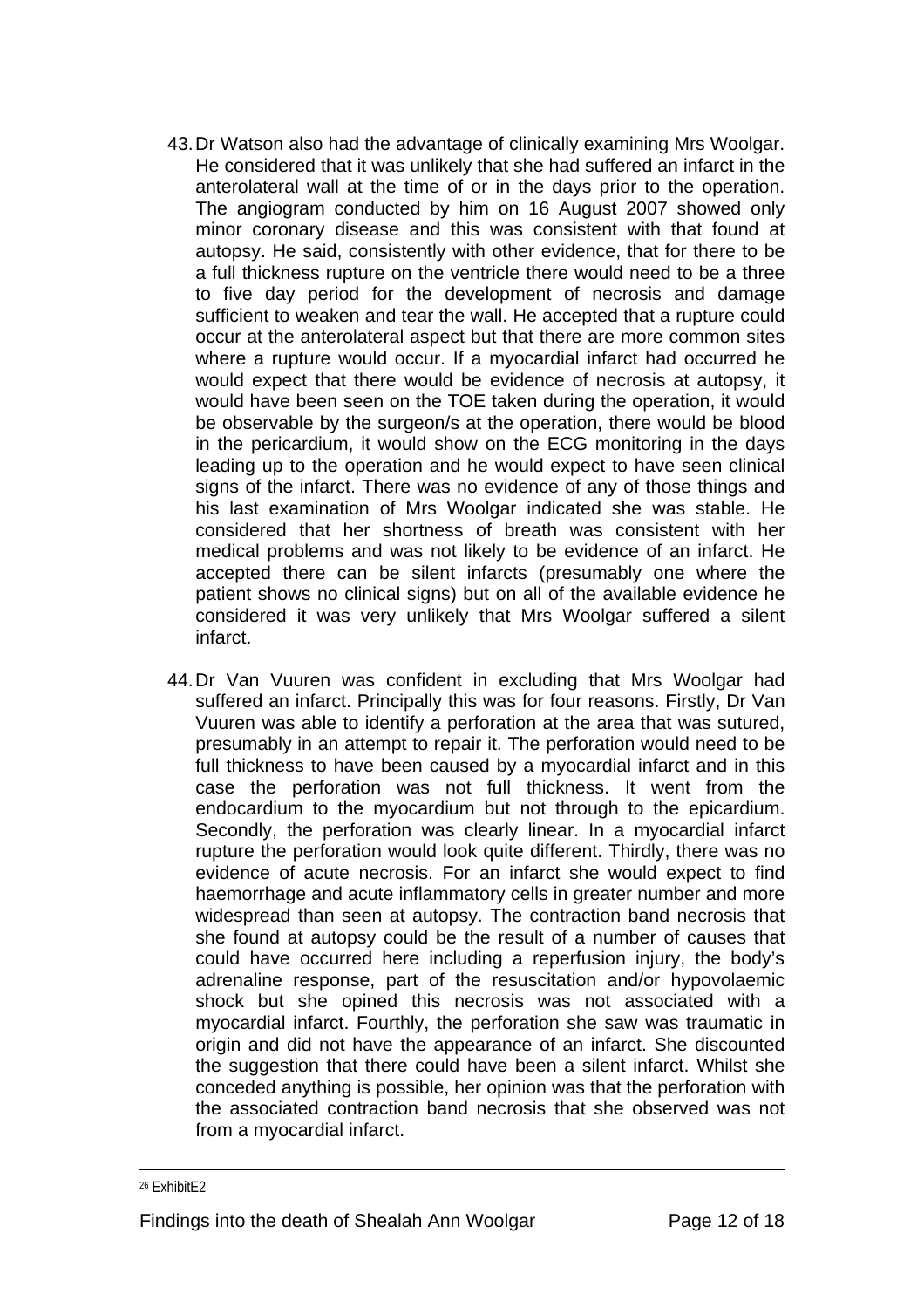- 45. Dr Gardner was of the view that it was "extremely remote and most unlikely" that the rupture was from an infarct or silent infarct. He considered that there was no evidence of the degree of inflammatory changes at the site of the perforation indicative of an infarct. The echo's and TOE performed prior to and at surgery showed no evidence of wall abnormality. Dr Gardner considered that the rupture would not have to be large but it would have to be full thickness to have been caused by a myocardial infarct, which was not the case here. He agreed that there would need to be a three to five day delay for the infarct to cause sufficient damage to rupture and he would expect this to show on the TOE and be evident at autopsy. It was not. He said that although it is possible for a rupture to occur spontaneously it was most unlikely and is the type of thing he would expect to happen after trauma.
- 46. Taking all of the evidence into account I can confidently exclude that the rupture was caused by a myocardial infarct.
- 47. Aside from the AV groove disturbance theory, that then leaves the explanation to be that the rupture occurred in the course of surgery by trauma. Dr Gardner was of the opinion that it was more likely that the rupture was trauma related and all the evidence pointed towards this. There were two scenarios suggested. Firstly, that it occurred through the use of forceps or other instruments during the operation. The second is that it occurred through the use of the rubber tubing as first reported by Dr Tam.
- 48. There are a number of reasons why the first scenario can be discounted. Certainly Dr Tam rejected it on the basis that it would have been obvious to him at the time. He also said that the pathologist did not find a surgical perforation. Further he said that surgical instruments went nowhere near the area of the perforation. For essentially the same reasons, Dr Gardner would think the use of a surgical instrument was less likely the cause than the rubber tubing. Dr Van Vuuren was of the same opinion. The evidence therefore supports a finding excluding forceps or other surgical instruments as responsible.
- 49. One of the difficulties with this case is accepting that a soft rubber tube, bevelled or not, could cause damage to the heart wall such that it perforated and ruptured. The most likely scenario, as accepted by Dr Gardner, is that if the tube is responsible, the tip of the tubing caused a partial perforation and when the heart was placed under pressure after the bypass machine was turned off, the perforation tore further.
- 50. The fact that soft rubber tubing could cause such a partial injury was the source of some conjecture. Dr Conias would have put it low on his list of culprits and he has seen other surgeons use much more rigid devices which are potentially more traumatic. Dr Van Vuuren said it was possible that the tubing caused the damage. Dr Gardner thought the tube was certainly soft and flexible but it could cause a partial

Findings into the death of Shealah Ann Woolgar Page 13 of 18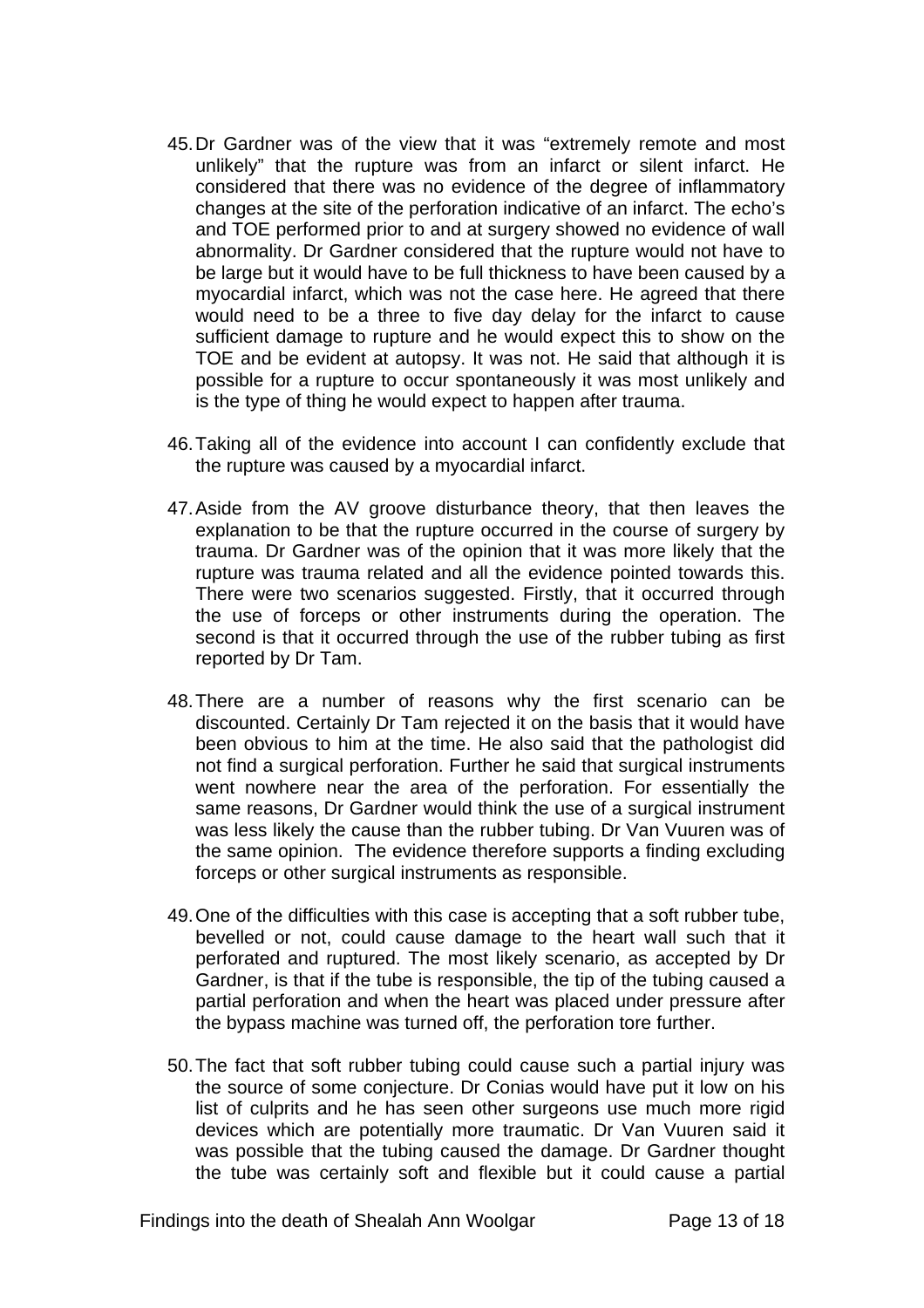perforation. He said that the tip would be under some pressure and rigidity when the saline fluid is injected through the tube, and if at that moment the tip was resting on the heart wall, then it could be sufficient to disrupt the wall slightly and cause the initial perforation. Dr Tam also said he uses forceps towards the end of the tube to help guide it as it passes through the valve into the ventricle. That may also provide some degree of rigidity to that end.

- 51. Putting aside how the device is used; it is not unknown that soft rubber tubing introduced into the heart can cause damage to the heart wall such that a rupture occurs.<sup>[27](#page-13-0)</sup> None of the clinicians in this case could say that they have seen it occur with this type of instrument before and I accept that there is nothing about the instrument in the context of how it is expected to be used which makes it inherently a problem. I accept what Dr Gardner says about the bevelling. He sees no need for it to be bevelled and it does have the potential to be more problematic.
- 52. On how the tubing should be used, Dr Gardner's view is that the principle is that it should not need to be inserted much past the entrance of the valve and only sufficient enough to push the leaflets back. Dr Tam speaks about pushing it one to two centimetres into the ventricle. There does not seem to be a lot of difference in the methods used although I had the impression that Dr Tam inserts it further into the ventricle than Dr Gardner would. Dr Gardner for instance said that two centimetres is not far, but he would still not need to go that far. I note in Dr Tam's statement to the Coroner dated 18 September 2008<sup>[28](#page-13-1)</sup> that *"sometimes multiple testing is required to assess the valve and in doing so, the tube can accidentally push in too far. However, with the blunt soft tube, this is usually non traumatic to the ventricle."*
- 53. When assessing the probability that it was the tubing that caused the perforation the following can be noted:
- (a) This was the first impression of Dr Tam who was in the best position of anyone to understand what occurred;
- (b) That impression stayed with Dr Tam until only recently when he raised the possibility of a myocardial infarct;
- (c) The area of the perforation found at autopsy and as identified by Dr Tam, Dr Conias, and Nurse Dixon is essentially in the same area;
- (d) The action showed to the Court by Dr Tam in introducing the tubing into where the valve meets the left ventricle is the one that would be adopted by Dr Gardner. On that description Dr Gardner said that introducing the tubing at that angle the part of the wall of the left

<span id="page-13-0"></span><sup>27</sup> See the findings in relation to the inquests of Maureen Fitter (who died as a result of cardiac tamponade due to a peripherally inserted central catheter) and Jacinta Kate Robinson (who died as a result of cardiac tamponade due to leaching from the tip of a catheter). 28 Exhibit C4.2

<span id="page-13-1"></span>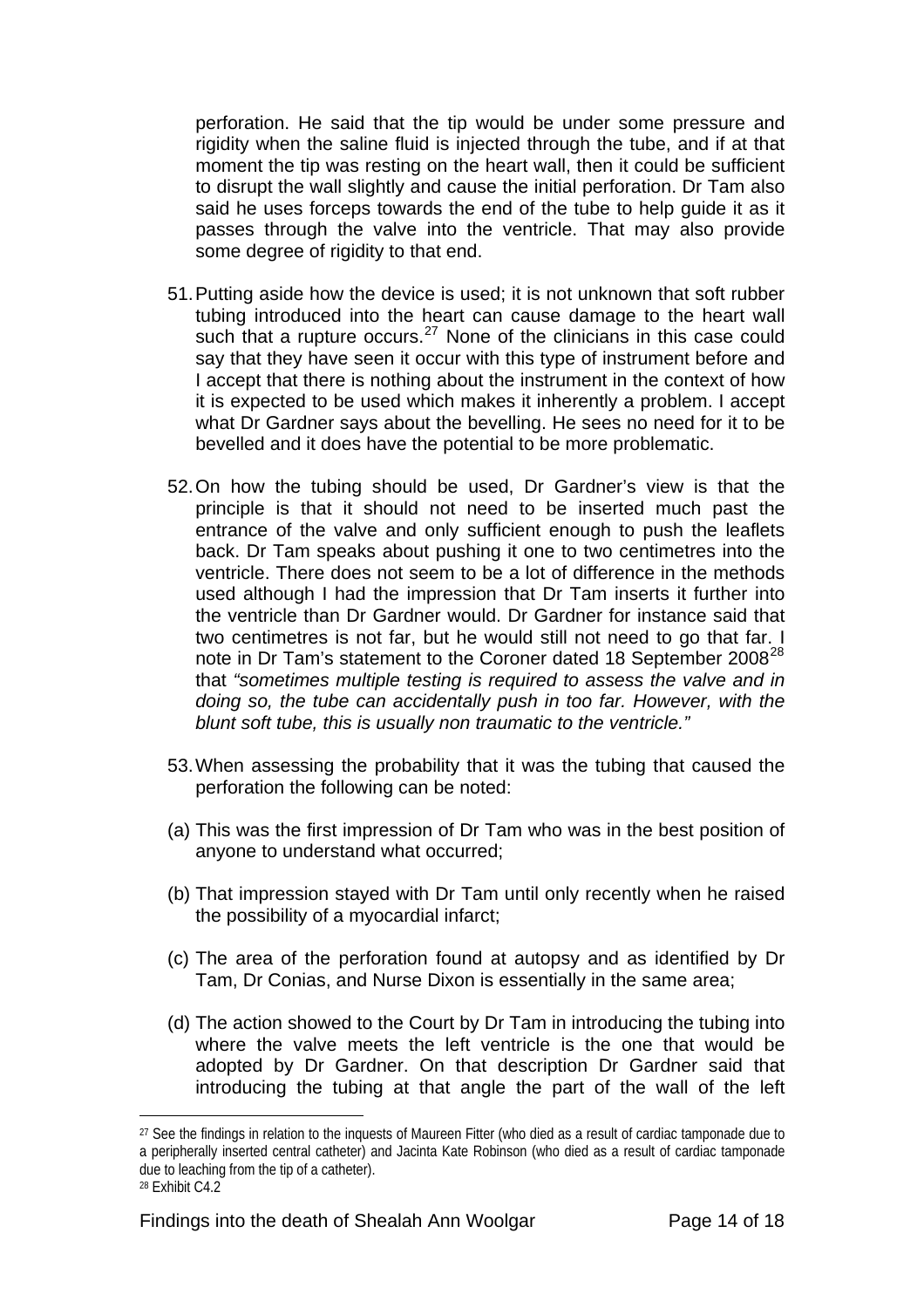ventricle that the perforation was found would potentially be the place you would expect to see trauma if any trauma was to occur;

- (e) The wall of the left ventricle for a woman of the age of Mrs Woolgar and with her medical conditions would be weak and thin and potentially more susceptible to damage, even from such an unlikely source. Dr Van Vuuren said that with congestive heart failure the wall can become thinner and you can get ischaemia in the wall which would probably be softer than normal. Dr Gardner said that a syringe full of saline might provide some additional rigidity and that the tip might have been sufficient to disrupt the endocardium slightly and injecting the saline under pressure produced a shearing effect to an aged myocardium which caused a split; and
- (f) The tubing was not blunt but was bevelled and it is more likely that a pointed end could create more damage, even slight, without any significant force being used.
- 54. From all of the evidence, I can confidently come to a conclusion that the perforation of the left ventricle was caused by the use by Dr Tam of the bevelled rubber syringe in testing the mitral valve. The totality of the evidence points to that being the most likely cause and other alternatives have been excluded to my satisfaction.

## **The circumstances in which the competency of the valve came to be tested with a soft rubber tube which was bevelled**

- 55. The extent to which the bevelling of the tubing is complicit in causing the perforation is not certain by any means but as a matter of common sense it must be of some significance. A small pointier end is more likely to lodge itself in a soft heart wall and so it would be more likely to cause damage in that way. Of course the tube had to be passed through the ventricle sufficiently far enough for it to come into contact with the heart wall in the first place.
- 56. Dr Tam immediately considered that the tube should not be bevelled and gave instructions that in future the tube should be cut off straight. Dr Gardner certainly sees no reason why it should be bevelled. Dr Conias could not disagree that cut straight the tubing would potentially be less traumatic. I think it can be taken that this is now a consensus view of the medical practitioners who gave evidence. The tubing should not be bevelled.
- 57. It would seem from the evidence of Nurse Dixon that he cut the tubing at an angle for the chest drains and then simply used the left over tube for the syringe tester. His evidence is that he would have used a similar method on 5 – 10 occasions, some involving Dr Tam, who had not raised it as an issue. It seems that it is for the surgeon to tell the nurses if something is not to their satisfaction and different surgeons may have different practices. On that basis I can see how it would be difficult for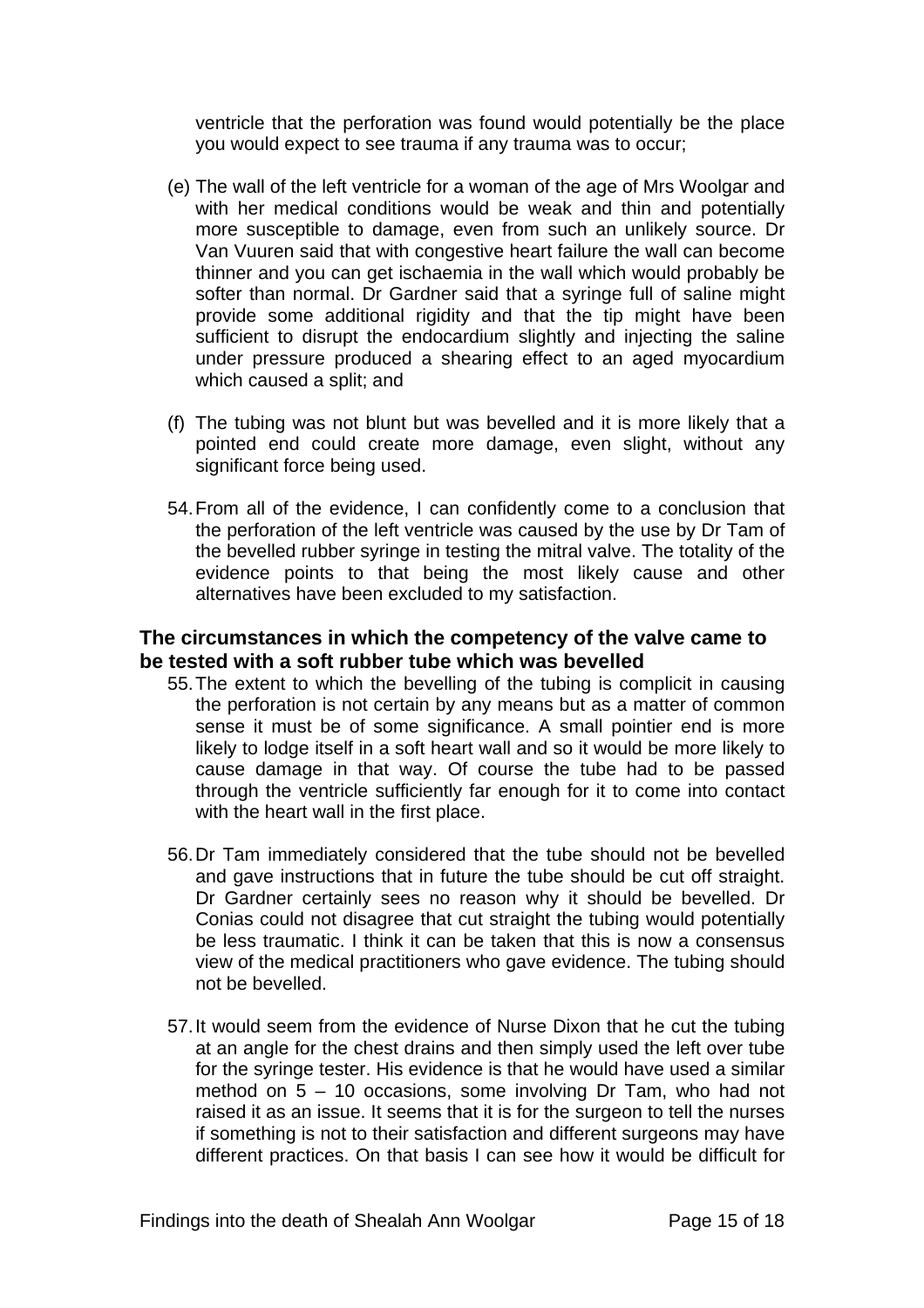this to be set out in a policy or procedure of a hospital. Dr Tam now ensures the tubing is cut straight across.

- 58. Dr Conias confirms that the practice was that the nurses just used bits and pieces left over for the tubing. He wondered how this bevelled tubing could have caused the damage and has seen more potentially traumatic devices used both bevelled or not.
- 59. I had some concerns about the response of Greenslopes Private Hospital to a request for information about what has been done procedurally within the Hospital to ensure something like this does not occur again. I received a more fulsome response just prior to the inquest which, together with the evidence I have heard, now satisfies me. It would seem that the surgeons are not employees of the Hospital. Dr Houston, the Director of Medical Services at Greenslopes Private Hospital, discussed the case with Dr Tam. He reviewed the event from the perspective of hospital processes as they related to patient preparation. This was an issue of cardiac surgical technique that was a matter for the surgeon to control. An open audit process also concluded that no steps needed to be taken regarding changes to processes or equipment. The use of bevelled or straight tubing is a matter for the surgeon to decide upon and to change if that is what the surgeon requires.
- 60. In this case Dr Tam accepts the evidence of Nurse Dixon that bevelled tubing has probably been used by him in the past and was not commented upon by him at the time or made part of any instructions to Nurse Dixon or others present at the operation. He says it would normally be blunt. His explanation as to how he missed it on this occasion was not altogether satisfactory. It seems he may not focus on the end of the tube and he does not check every item of equipment, but he did say that ultimately he is the one accountable. He agreed that he had not noticed it was bevelled on previous occasions and never gave directions one way or the other. He simply wanted soft tubing which is what he got and I do not think the issue of it being bevelled or not ever crossed his mind, probably because he did not consider it was a risky instrument one way or the other.

#### **Referral to the Medical Board of Queensland**

61. I have come to a conclusion that I should not refer Dr Tam to the Medical Board of Queensland. The threshold for my doing so is quite low but after hearing the evidence I do not think it could be said that reasonable skill was not used. Mrs Woolgar's death was a tragic loss for her daughter. Her death occurred in an unusual manner. She was having complicated and complex heart surgery. She was an elderly woman who had congestive heart failure and atrial fibrillation. Her heart was stable enough but there would be risks attached to the operation which were discussed with her. There was a risk of mortality of around 3%, although Dr Tam put it higher than this. The course of the surgery involves very invasive opening of the chest cavity and heart. The

Findings into the death of Shealah Ann Woolgar Page 16 of 18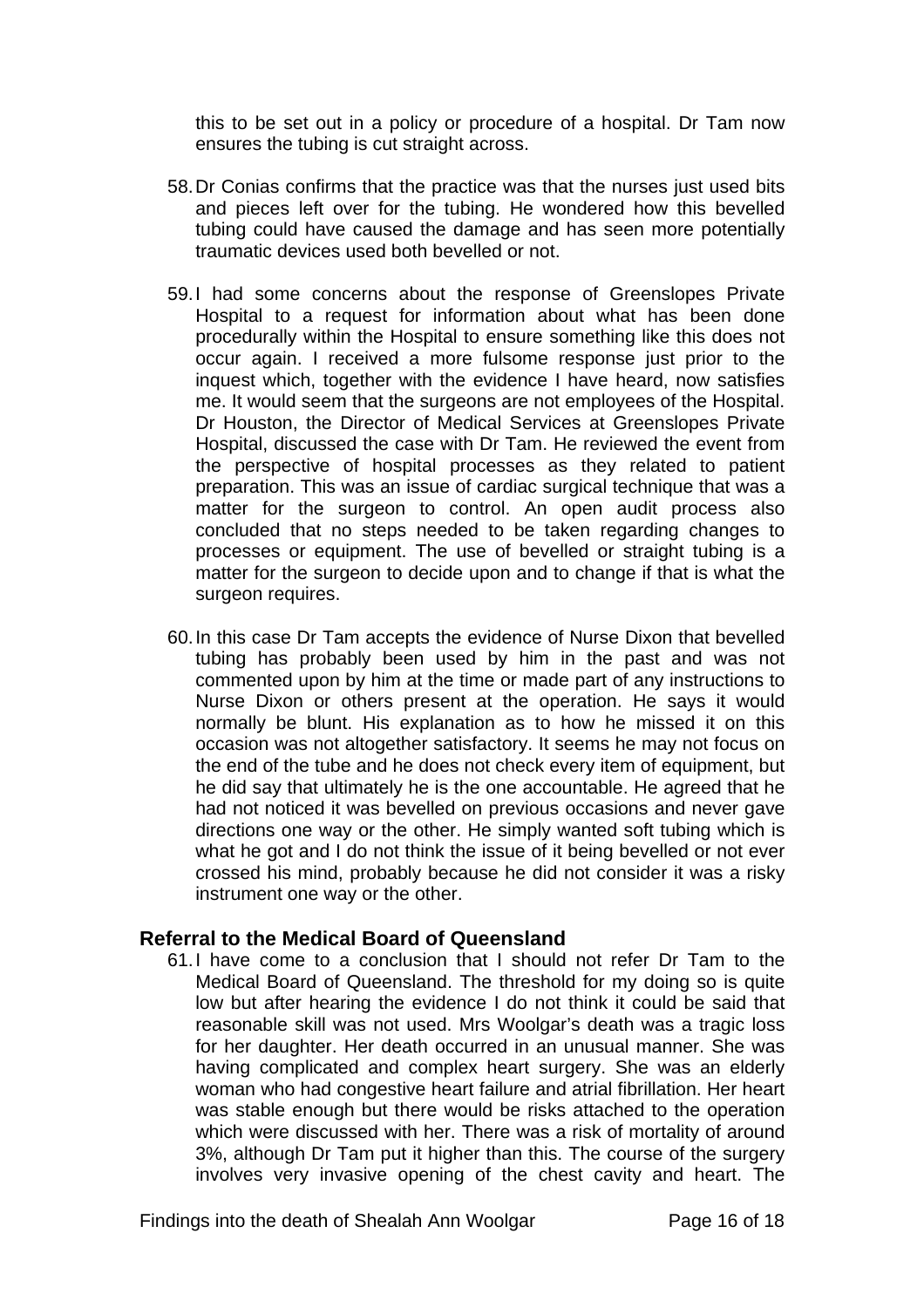patient is on a bypass heart machine. Very delicate surgery takes place. Towards the end of the surgery the accepted practice is to test the valves by injecting saline through a syringe with rubber tubing attached. That testing was at the lower end of complexity of the surgery and it would not be expected that something could go wrong in the way that it occurred here. In this case it did.

- 62. Dr Tam must have placed the rubber tube into the left ventricle far enough to reach the ventricle wall. It could not be damaged otherwise. Dr Gardner would only have the tip just inside the ventricle sufficient to separate the leaflets. Dr Tam would seem to place it in further than that, at least 1 to 2 cm. Perhaps he and other surgeons who use that technique might want to consider the adverse outcome here. There is no doubt that there is a risk of the tubing coming into contact with the heart wall. That risk is generally managed by using a soft tube. In this case it was bevelled and this may have been a contributory factor. It would seem that the issue of whether it is used as bevelled or not is for surgeons to decide. Objectively, I can accept that the tubing is not inherently dangerous or unsuitable. There is no evidence which suggests that undue force was used. It has simply been placed further into the ventricle than may have been necessary or intended. That is the main problem. If there had been no contact then there would not have been a potential for a perforation but it is a fine line.
- 63. The bevelled point came into contact with the left ventricle and a small perforation occurred. Dr Tam accepts responsibility for the fact that he did not notice the bevelled point. This may not have been evident to him at the time. It was probably caused by the tip resting on the heart wall and becoming more rigid as the saline solution passed through which caused the initial damage. When the heart was placed under pressure, after the bypass machine was turned off, the perforation extended on the same line through to the epicardium and then the bleeding occurred.
- 64. Although I can confidently conclude on the balance of probabilities that it was the tubing that caused the perforation, I also have to consider the evidence of Dr Gardner where he repeated on a number of occasions that it could not be discounted absolutely that there had been disruption of the AV groove which caused or contributed to the extensive bleeding. That may be one of the risks that attach to this type of surgery. In those circumstances, I do not consider it appropriate to make the referral to the Medical Board of Queensland.

#### **Findings required by section 45**

65. I am required to find, as far as is possible, who the deceased was, when and where she died, what caused the death and how she came by her death. I have already dealt with the last of these issues, being the circumstances of Shealah Ann Woolgar's death. As a result of considering all of the material contained in the exhibits and the